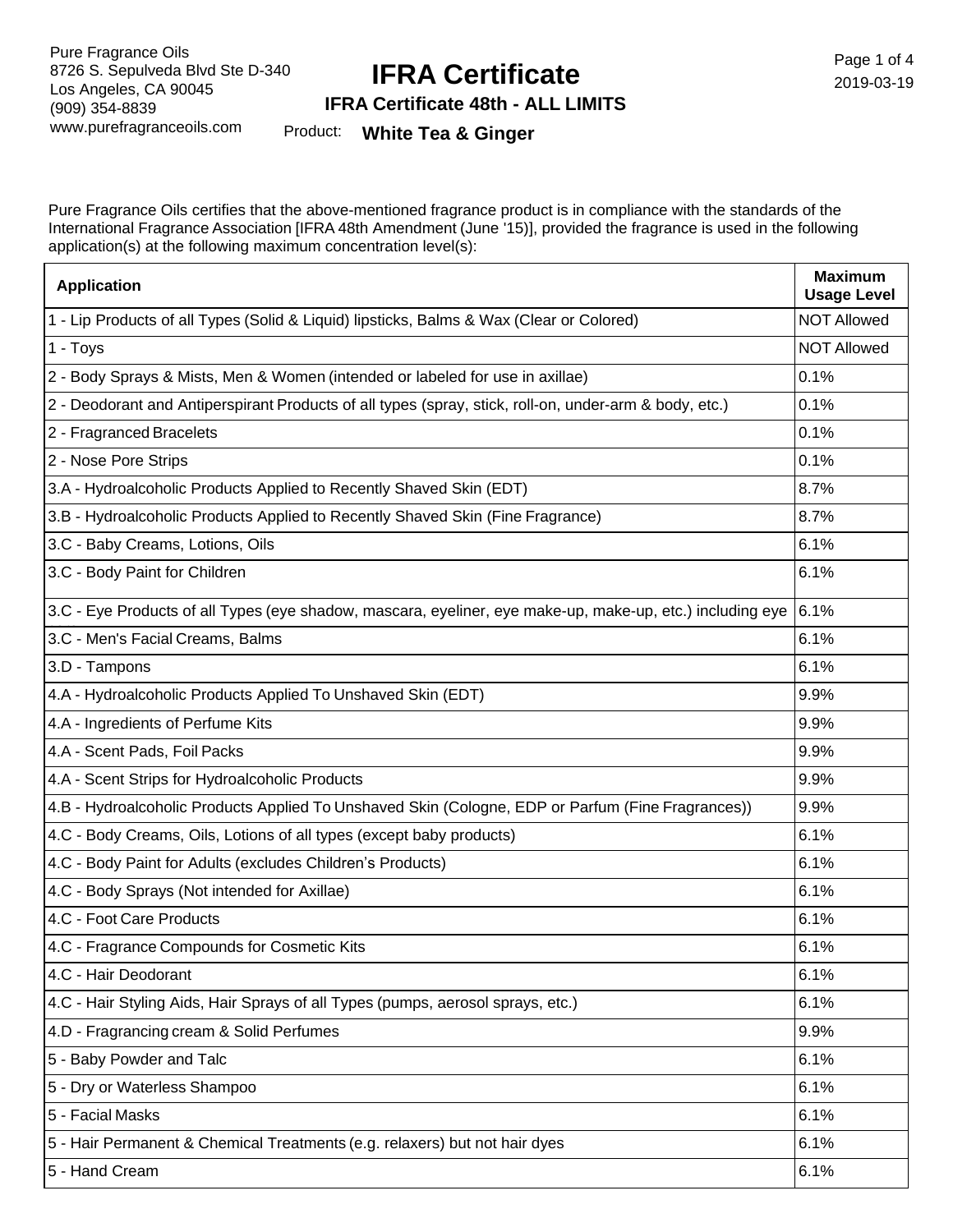## **IFRA Certificate**

Page 2 of 4 2019-03-19

#### **IFRA Certificate 48th - ALL LIMITS**

Product: **White Tea & Ginger**

| <b>Application</b>                                                                                                | <b>Maximum</b><br><b>Usage Level</b> |
|-------------------------------------------------------------------------------------------------------------------|--------------------------------------|
| 5 - Hand sanitizers                                                                                               | 6.1%                                 |
| 5 - Wipes or Refreshing Tissues for Face, Neck, Hands, Body                                                       | 6.1%                                 |
| 5 - Women's Facial Creams/Facial Make-up                                                                          | 6.1%                                 |
| 6 - Mouthwash, Including Breath Sprays                                                                            | <b>NOT Allowed</b>                   |
| 6 - Toothpaste                                                                                                    | <b>NOT Allowed</b>                   |
| 7.A - Baby Wipes                                                                                                  | 3.9%                                 |
| 7.A - Intimate (Feminine) Wipes                                                                                   | 3.9%                                 |
| 7.A - Toilet Wipes                                                                                                | 3.9%                                 |
| 7.B - Insect Repellent (intended to be applied to the skin)                                                       | 3.9%                                 |
| 8.A - Hair Styling Aids Non-Spray of all types (mousse, gels, leave-in conditioners)                              | 6.1%                                 |
| 8.A - Make-up Removers of all types (not including face cleansers)                                                | 6.1%                                 |
| 8.A - Nail Care                                                                                                   | 6.1%                                 |
| 8.A - Powders & Talcs, All Types (Except baby Powders & Talcs)                                                    | 6.1%                                 |
| 8.B - Hair Dyes                                                                                                   | 9.9%                                 |
| 9.A - Bath Gels, Foams, Mousses, Salts, Oils & other products added to bathwater                                  | 9.9%                                 |
| 9.A - Body Washes of all types (including baby washes) & Shower Gels of all Type                                  | 9.9%                                 |
| 9.A - Conditioner (Rinse-Off)                                                                                     | 9.9%                                 |
| 9.A - Depilatory, all (including Body Waxes for mechanical hair removal)                                          | 9.9%                                 |
| 9.A - Face Cleansers of all types (washes, gels, scrubs, etc.)                                                    | 9.9%                                 |
| 9.A - Shampoos of all types (including baby shampoos)                                                             | 9.9%                                 |
| 9.A - Shaving Creams of all types (stick, gels, foams, etc.)                                                      | 9.9%                                 |
| 9.A - Soap Liquid & Bar (Toilet Soap)                                                                             | 9.9%                                 |
| 9.B - Feminine Hygiene - Pads & Liners                                                                            | 9.9%                                 |
| 9.B - Toilet Paper                                                                                                | 9.9%                                 |
| 9.B - Wheat Bags                                                                                                  | 9.9%                                 |
| 9.C - Air fresheners sprays (incl. Room Sprays, Aerosols & Pump; excl. deodorant, hair styling aids, &<br>animal) | 9.9%                                 |
| 9.C - Facial Tissues, Napkins & Paper Towels                                                                      | 9.9%                                 |
| 10.A - Dry Cleaning Kits                                                                                          | 9.9%                                 |
| 10.A - Fabric Softeners of all types including fabric softener sheets                                             | 9.9%                                 |
| 10.A - Hand Dishwashing Detergent including concentrates                                                          | 9.9%                                 |
| 10.A - Handwash Laundry Detergents of all types including concentrates                                            | 9.9%                                 |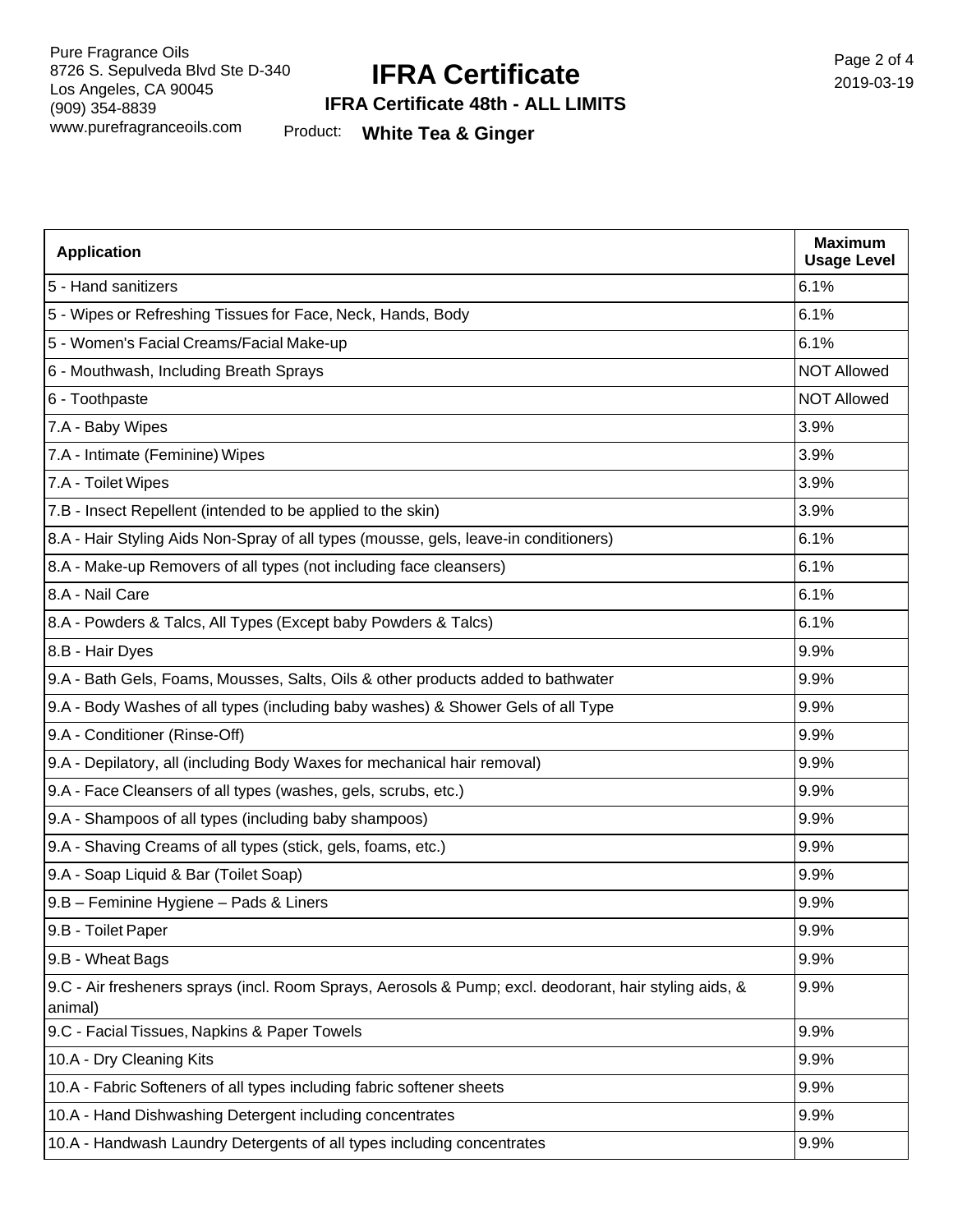# **IFRA Certificate**

Page 3 of 4 2019-03-19

### **IFRA Certificate 48th - ALL LIMITS**

Product: **White Tea & Ginger**

| <b>Application</b>                                                                                                                     | <b>Maximum</b><br><b>Usage Level</b> |
|----------------------------------------------------------------------------------------------------------------------------------------|--------------------------------------|
| 10.A - Hard Surface Cleaners (Bathroom & Kitchen Cleansers & Furniture polish, etc.)                                                   | 9.9%                                 |
| 10.A - Machine Wash Laundry Detergent & Bleach (liquids, powders, tablets, etc.) including laundry bleach<br>and concentrates          | 9.9%                                 |
| 10.A - Other Household Cleaning Products (fabric, soft surface & Carpet Cleaners)                                                      | 9.9%                                 |
| 10.A - Shampoos for pets                                                                                                               | 9.9%                                 |
| 10.B - Diapers                                                                                                                         | 6.1%                                 |
| 10.B - Scented Gloves or Socks                                                                                                         | 6.1%                                 |
| 10.B - Toilet seat wipes                                                                                                               | 6.1%                                 |
| 11 - Air Delivery Systems (Automated or with Manual Activator) with no contact with dispensing port.                                   | 40.4%                                |
| 11 - Air Fresheners (Solids, Liquid or Closed systems). Excluding Manual Deliver Room Spray Products                                   | 40.4%                                |
| 11 - All Non-Skin, or incidental skin, Contact                                                                                         | 40.4%                                |
| 11 - Animal sprays & Cat Litter                                                                                                        | 40.4%                                |
| 11 - Candles                                                                                                                           | 40.4%                                |
| 11 - Concentrated Aerosol Air Fresheners for metered systems                                                                           | 40.4%                                |
| 11 - Deodorizers/Maskers not intended for skin contact (Fabric drying machine deodorizers, carpet powders) 40.4%                       |                                      |
| 11 - Floor Wax                                                                                                                         | 40.4%                                |
| 11 - Fuels & Paints                                                                                                                    | 40.4%                                |
| 11 - Insecticides (mosquito coil, paper, electrical, for clothing) excluding aerosols                                                  | 40.4%                                |
| 11 - Joss Sticks, Incense, Crystals/Stones, Blotters, Sachets & Fragrance Lamp Ring                                                    | 40.4%                                |
| 11 - Liquid Air Freshener Refills (Cartridge & Non-Cartridge Systems)                                                                  | 40.4%                                |
| 11 - Machine Dishwash detergent and deodorizers                                                                                        | 40.4%                                |
| 11 - Machine only Laundry Detergent (e.g. liquitabs)                                                                                   | 40.4%                                |
| 11 - Odored Distilled Water (that can be added to steam irons)                                                                         | 40.4%                                |
| 11 - Plastic Articles (excluding toys)                                                                                                 | 40.4%                                |
| 11 - Reed Diffusers & Liquid Refills (Cartridge & Non-Cartridge Systems)                                                               | 40.4%                                |
| 11 - Scent delivery systems using dry air technology that releases a fragrance without sprays, aerosols or<br>heated oils              | 40.4%                                |
| 11 - Scent Pack                                                                                                                        | 40.4%                                |
| 11 - Scratch and Sniff                                                                                                                 | 40.4%                                |
| 11 - Shoe Polishes                                                                                                                     | 40.4%                                |
| 11 - Toilet Blocks                                                                                                                     | 40.4%                                |
| 11 - Treated Textiles (starch sprays, fabric treated with fragrance after wash, deodorizers for textiles, tights<br>with moisturizers) | 40.4%                                |